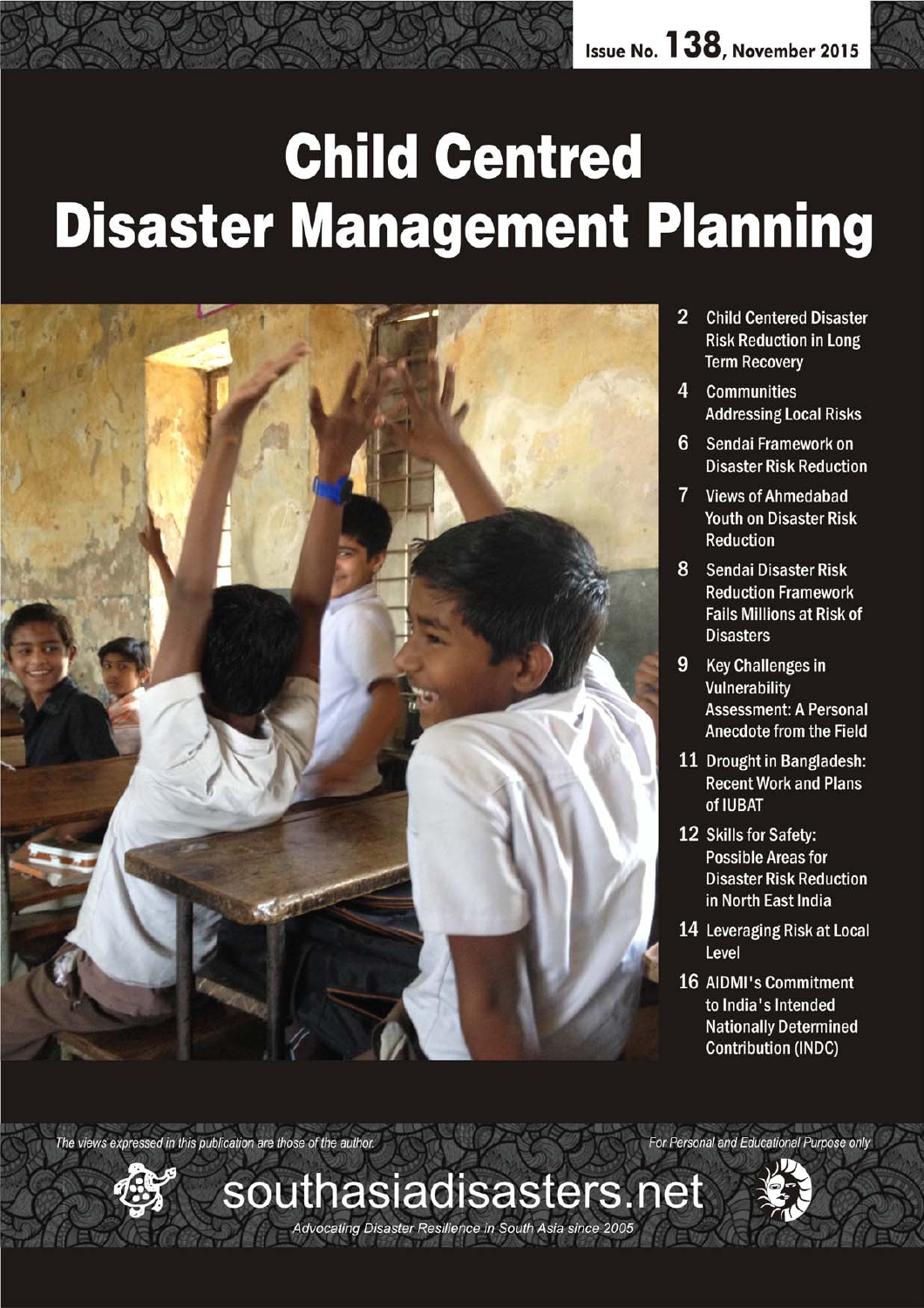#### INTRODUCTION

### ABOUT THIS ISSUE

Disaster management planning in India is gradually shifting from an exercise in post-emergency ad-hocism to one that encourages long term planning for preparedness. Although, there is still a lot of scope for improvement, the focus on long term planning, preparedness and mitigation has definitely increased. This change is also visible at the national and sub-national levels of planning where state level and district level disaster management plans devote greater attention to preparing for disasters, than responding to them.

As the idea of reducing the underlying vulnerabilities for effective disaster/ emergency management gains traction, it is important to acknowledge the importance of such an approach for safeguarding children against the adverse impacts of disasters. Children in India are exposed to multiple risks such as physical abuse, sexual abuse, child labour, inadequate access to food, water, healthcare and education. Such underlying vulnerabilities greatly amplify the impacts of disasters/emergencies on children.

This issue of *Southasiadisasters.net* focuses on the theme of 'Child Centered Disaster Management Planning in India.' As widespread poverty and climate change exacerbate the risk of disasters on children, it is time to embed corrective policy mechanisms that protect children against such risks. State and district disaster management plans are the instruments through which this objective can be accomplished. This issue highlights the ways in which children's rights to safety can be upheld in India. Most notably, the traditional knowledge of communities in reducing the risks of hazards has been discussed. Special attention has also been accorded to how the Sendai Framework for Disaster Risk Reduction (SFDRR) enshrines the protection of children against disaster risks.

This issue is a must read for all interested in knowing more about the state of children's right to safety in India in the context of disaster risk reduction.

**– Kshitij Gupta,** AIDMI

## Child Centered Disaster Risk Reduction in Long Term Recovery

hildren are especially vulnerable to the adverse impacts of disasters. However, there is a multiplier effect of educating the public through children. Any message understood by a child can influence the actions of the entire family. In this manner, children may play a critical role in the promotion of disaster risk reduction (DRR) in recovery, by helping in usher better preparedness for the "next" disaster.

A child centered approach to disaster risk reduction can be both within the school, as well as include activities outside the school and for children not enrolled in the school.

For children in school, DRR can be integrated into the long term recovery strategy by ensuring that every school develops a safety plan, for better preparedness. This will necessitate training on emergency preparedness for all hazards in the area. The steps

involved may include:

- 1. Awareness program for school stakeholders, including teachers, parents and children using visual tools, and leaflets, simple manuals, and posters.
- 2. Establish a school disaster safety committee, including representatives of all stakeholder groups, including school children.
- 3. Hazard hunt & vulnerability assessment, primarily by involving school children, with the assumption that learning by doing is much more powerful than learning from texts alone.
- 4. Hazards and vulnerability mapping, again performed by the school children themselves, guided by the their teachers.
- 5. Prepare the school safety plan, showing the safe places and evacuation routes.
- 6. Conduct drills to validate the plan, and update as required.
- 7. Provide life skills training to children, such as swimming, first aid, etc.



*Rescue boat prepared by the students. Kutch district, Gujarat.*

2 *southasiadisasters.net now 2015*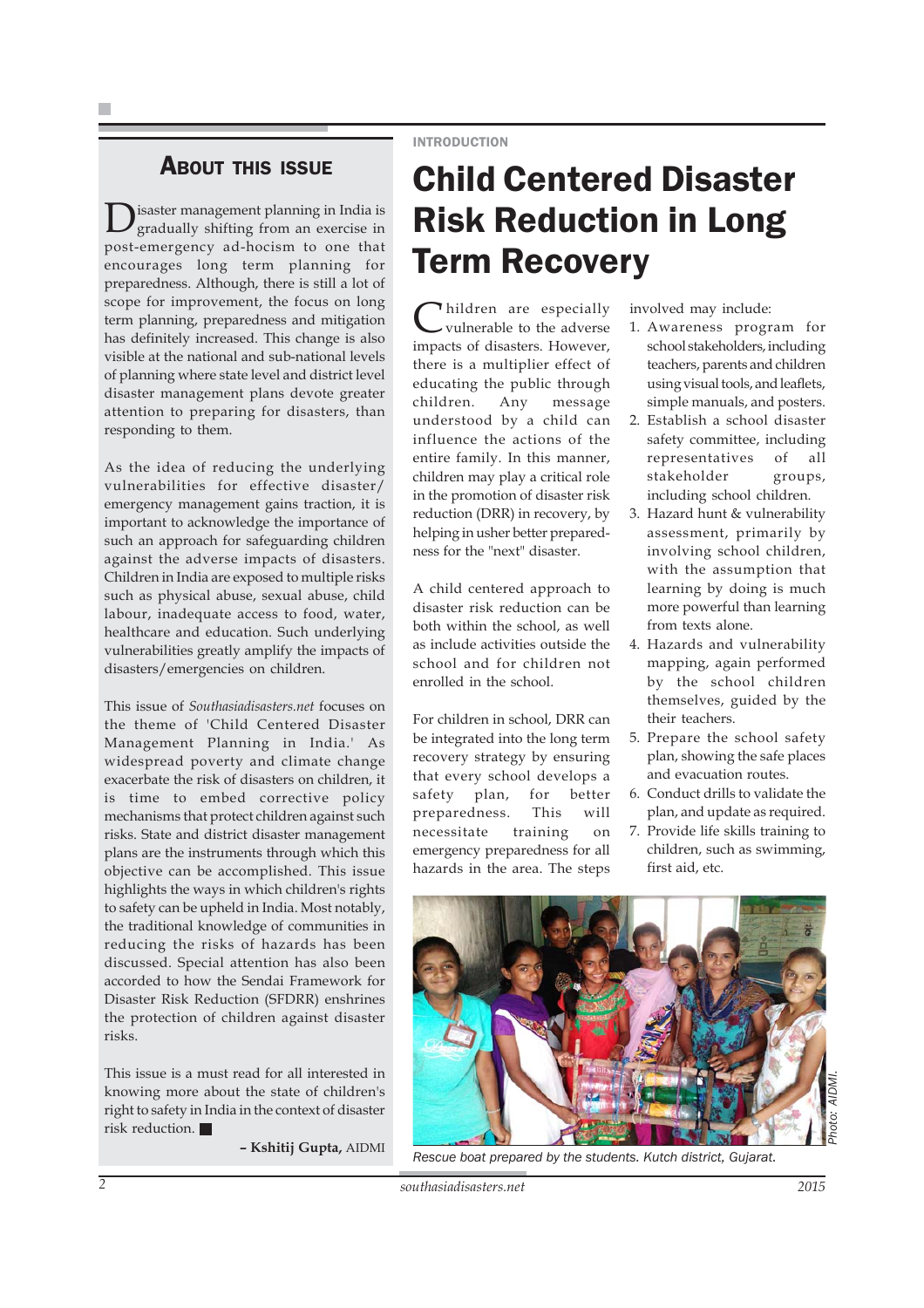It must be noted that a school where children or youth are actively investigating local hazards can be a catalyst for more general community risk assessment and action planning. In addition, spontaneous school based activity can also help to mobilize and focus community energy on the lobbying and networking required to shift government policy and find necessary resources.

But what can be done for children who are out of the schooling system, for a variety of reasons? It is a challenge in areas with depressed economic development, especially where literacy rates are low and quality of education is not optimal and standardized. School safety programs may be available, but such programs miss the children who are not attending school. As a result, a significant number of children are neglected in any disaster risk reduction activity. To ensure outreach of disaster risk reduction message to such children is a challenge, especially so as they may be incapable of understanding the traditional forms of communication viz. newsletters, advertisements and brochures. How can we communicate



with such an audience? The situation requires an innovative approach as evidenced by the example from the state of Uttar Pradesh in India. This innovation solution was to involve folk troupes who performed traditional arts such as *nautanki* (theater), puppet show, magic show, *nukkad natak* (street play), etc. Such groups were trained in delivering the message of disaster risk reduction through a three day workshop. On the first day the members of the folk troupes were given technical input on the messages that they were to deliver. On the second day there was experimentation and innovation by the groups. They experimented with various means of delivering the message through their art. On the third day the scripts and performances were finalized.

Detailed documentation of the scripts was ensured so that the scripts could be utilized by others — a guidebook was published with the approved scripts, to ensure standardization as well as full transferability to other troupes. During 2005–2007 a total of 750 persons were trained and they presented 325 awareness programs in 13 districts covering a total population of 260,000 persons.

Furthermore, a number of solutions are possible for ensuring the participation of children in disaster risk reduction ctivities in recovery, including:

- Portable IEC materials developed for awareness on disaster risk reduction issues, so children can influence the planning on building back better in their communities
- Audio cassettes in local dialect developed for awareness generation.
- Advertisements on television and radio (Government Radio) explaining the concepts of recovery and building back better, and encouraging children to be part of the dialogue.  $\blacksquare$

**– Sanjaya Bhatia,** Head, UNISDR Office for Northeast Asia and Global Education and Training Institute (GETI), Republic of Korea

|  |  | The complex messages such as: |
|--|--|-------------------------------|
|--|--|-------------------------------|

| Authority                                                                                                                                                                                                                                                                                                                    | <b>Collective Responsibility</b>                                                                                                                                                                                                                                                                                                                                                                                                                                                                                                                                                          |
|------------------------------------------------------------------------------------------------------------------------------------------------------------------------------------------------------------------------------------------------------------------------------------------------------------------------------|-------------------------------------------------------------------------------------------------------------------------------------------------------------------------------------------------------------------------------------------------------------------------------------------------------------------------------------------------------------------------------------------------------------------------------------------------------------------------------------------------------------------------------------------------------------------------------------------|
| District Emergency<br>Authority<br>consisting of:<br>District Collector<br>Factorty Inspector<br>Rep. of Pollution<br>Control Board<br>C.M.O. (District<br>Health Officer)<br>District Agriculture<br>Officer<br>Rep. of P.H.E.D.<br>District<br>Microbiologist /<br>Pathologist<br>Commissioner<br>Municipal<br>Corporation | Communicating to all concerned about the<br>incident<br>Food rations<br>Preparation of emergency plans (off-site)<br>Management of disaster - control room facility<br>Alerts systems in case of emergency (wireless<br>and reliable back-up communication facilities)<br>Information to and training of neighborhood<br>population (dissemination of information<br>through mass media and training activities)<br>Requisition of vehicles<br>Rescue<br>Evacuation<br>Provision of essential services<br>Sanitation<br>Shelter<br>Rehabilitation<br>Relief and compensation<br>Reporting |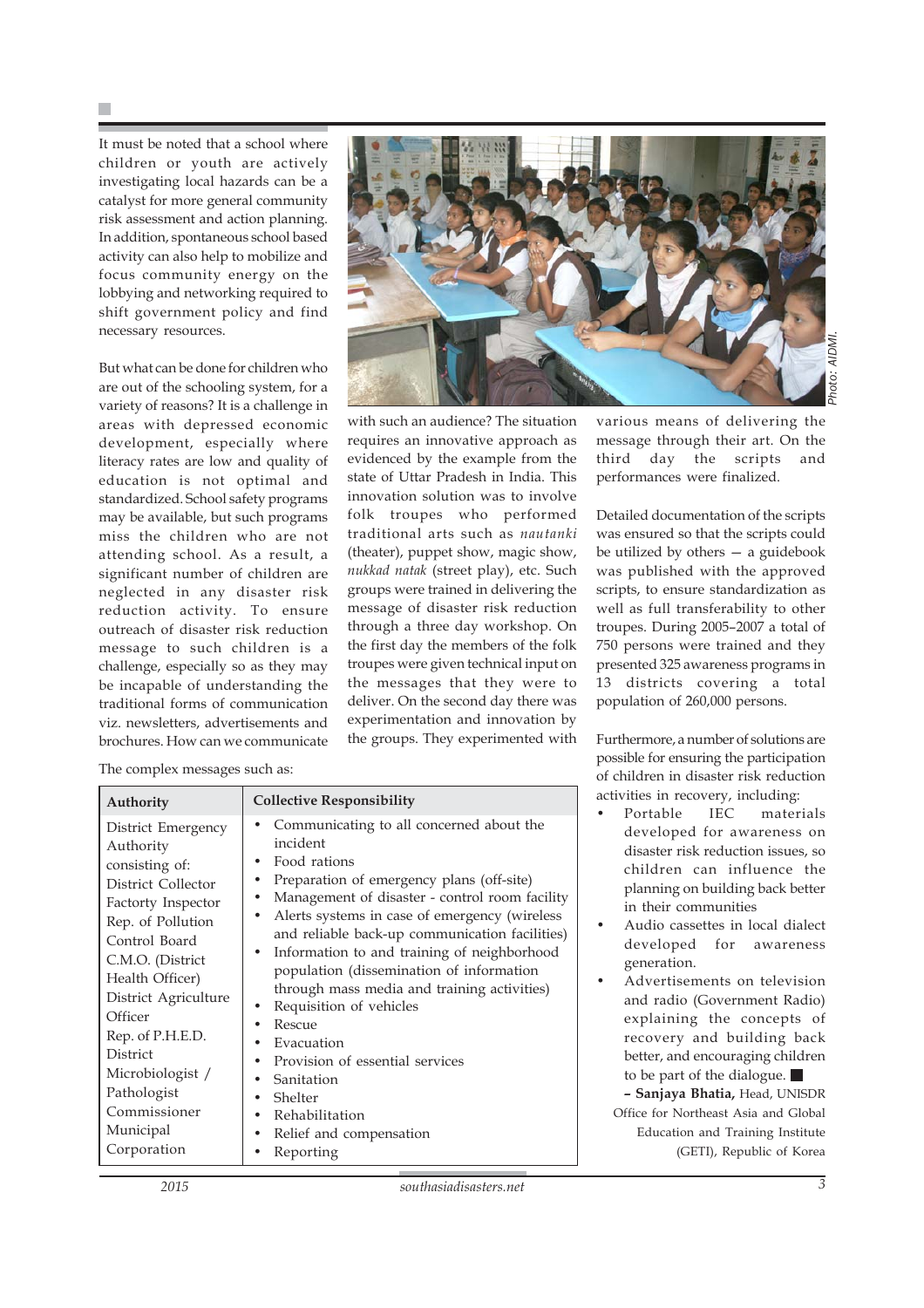#### CHILDREN'S PERSPECTIVE ON DRR

### Communities Addressing Local Risks

This article was developed based on All India Disaster Mitigation Institute's work and through consultations in 3 slum areas of Gujarat and Bihar, India<sup>1</sup>.

#### DEVELOPMENT PERSPECTIVE

While engaging communities in the discourse surrounding disaster risk reduction, it is important to differentiate between the terms *hazards* and *disasters* which are often interchangeably used. A hazard is a dangerous phenomenon, substance, human activity or condition that has the potential to cause loss of life, injury or other health impacts, property damage, loss of livelihoods and services, social and economic disruption, or environmental damage. A disaster, on the other hand is the impact of a natural or humanmade hazard leading to a serious disruption of the functioning of a community or a society involving widespread human, material, economic or environmental losses and impacts, which exceed the ability of the affected community or society to cope using its own resources.<sup>2</sup>

Disasters are caused by an interplay of the exposure of a community to a hazard, along with its inherent vulnerabilities and capacities. These vulnerabilities and capacities are in turn shaped by a variety of social, economic, political and cultural factors. Thus, any risk reduction strategy needs to be grounded in the socio-economic-political contexts of a community. It is this need that seamlessly weaves disaster risk reduction into the greater development agenda of a community.



This implies that effective disaster risk reduction cannot be achieved if underlying problems such as poverty, inequality, environmental degradation, lack of building codes and improper land use are not addressed. Moreover, it is essential to address the needs of the most vulnerable in order to break the vicious cycle of poverty and disaster risk. Otherwise, sustainable development will always remain as an impracticable and chimerical idea.

#### LOCAL COMMUNITY

Measures towards disaster risk reduction are undertaken at two main levels viz. regional and local. The regional level comprises of international, national and state institutions while the local level comprises of sub-national institutions.

The regional level's main responsibilities include research, formulation of policies and guidelines, training, monitoring,

evaluation and governance. Under this level lies the responsibility to ensure that disaster management is mainstreamed in the development agenda at a broader scale — an essential step to achieve integration, risk reduction and improvement in living standards in harmony with the environment. However, none of those can be achieved if the local level is not involved in the disaster management — it is mandatory for the policy design and implementation's efficiency.

The importance of engaging the community in the disaster management activities is no longer subject of doubt about its effectiveness, as past practices reveal the positive impacts of such an inclusive approach.

It happens for two main reasons: 1) the local level is comprised of the actors who truly and better understand the reality (e.g. what kind of hazards the region is vulnerable

1 Through a structured talk, people were asked about how disasters are related to their lives, to what extent their community is resilient and what are the biggest challenges faced during a disaster.

2 UNISDR Terminology on Disaster Risk Reduction, http://www.unisdr.org/we/inform/terminology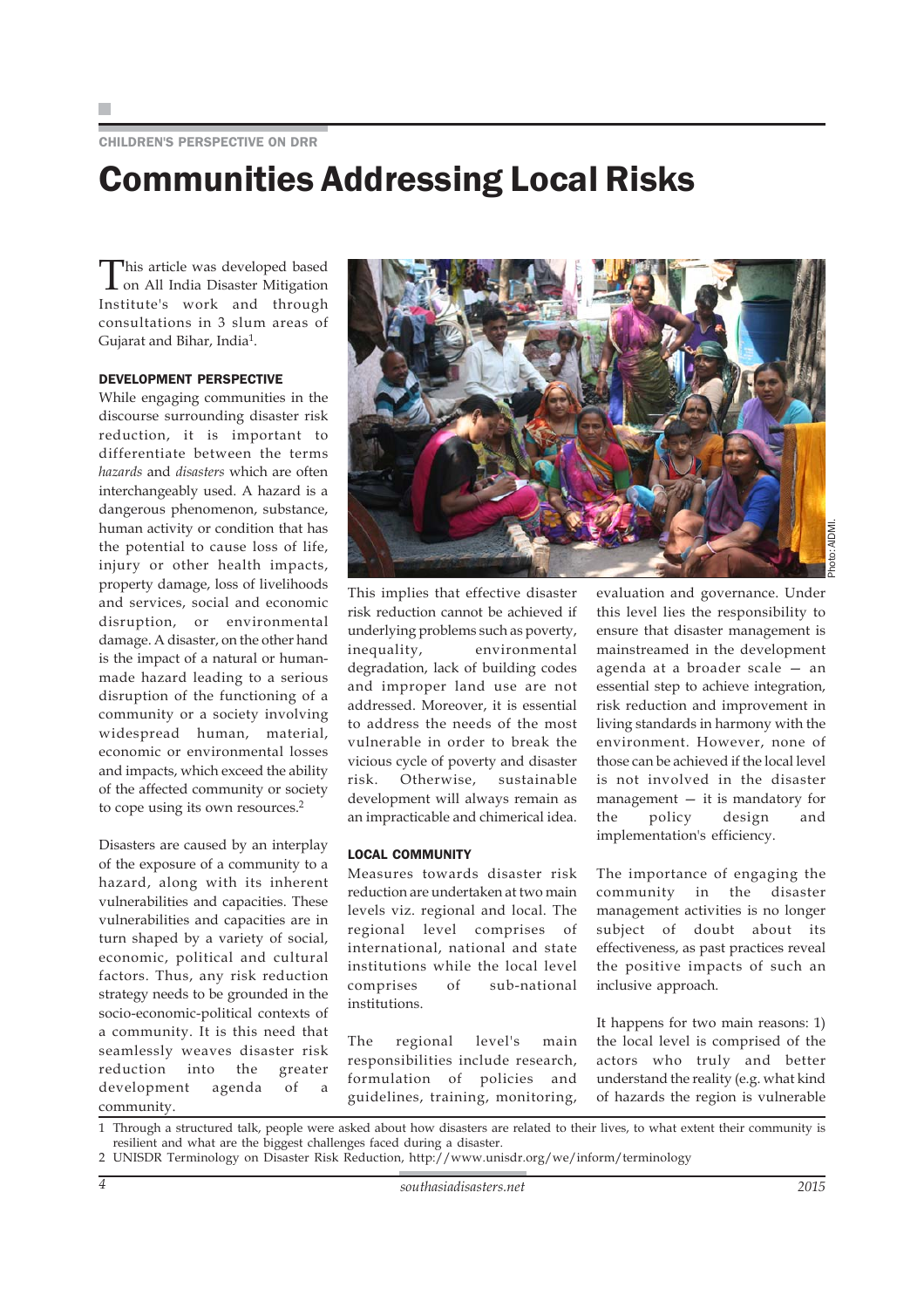to, what resources are available to cope with natural disasters, how the disaster impacts the economy, etc.) and 2) local actors are the first responders and the main responsible for the successful performance of the response plan during a disaster.

#### DISASTER MANAGEMENT PLAN

One of the most valuable ways to strengthen the local level is ensuring that the communities develop a powerful and substantial disaster management plan, while adding to it impactful initiatives in certain key areas (e.g. gender equality, inclusion of the most vulnerable groups, set up of climate-smart measures, etc.). This process should be conducted with the help of the government agencies and civil society organizations.

The planning is the sine qua non of disaster management and in achieving its mission of reducing risks and building community's resilience. But for that, the disaster management plan shall encompass steps and measures related to predisaster (prevention and mitigation) and post-disaster (response and recovery) phases. Together, they lead to community's disaster resilience and risk reduction.

#### DISASTER MANAGEMENT PLAN **METHODOLOGY**

When it comes to planning at the local level, the process must cover the four following points to ensure local commitment and empowerment:

- 1. People know what to do when the disaster happens (preparedness and response);
- 2. People know the dos and don'ts in order to reduce the disaster risks (prevention and mitigation);
- 3. People know the importance of doing so (awareness);
- People encourage their fellow citizens' engagement (cooperation).

Besides that, AIDMI elaborated six Critical Success Factors (CSFs) to

#### **CSF 1: Engaging the community in the plan's preparation**

Based on a holistic approach, the planning takes into account every stakeholder's need & feedback and ensure that the voices of the vulnerable and underprivileged are heard. Besides that, it counts on a significant assessment's sample size.

#### **CSF 2: Preparing a thorough hazard,**

**vulnerability and capacity assessment** The most important step was to conduct a proper and strong Hazard, Vulnerability and Capacity Assessment (HVCA). It is prepared based on one-to-one consultations with the government departments and on broad field assessments, encompassing different dimensions of the communities' reality (social, economic, environmental and institutional). It is also comprised of a smart safety audit of key institutions, such as schools and hospitals.

#### **CSF 3: Planning and conducting capacity building activities**

The planning's process places focus on the communities' capacity building through a variety of programmes and measures that encourage knowledge retention and a culture of information sharing. The capacitybuilding measures include awareness raising and developing specific skills on prevention, mitigation, preparedness and recovery.

#### **CSF 4: Integrating gender concerns in the plan's preparation**

The plan encompasses gender concerns as it is essential when assessing local risks and vulnerabilities. It relies on women's feedback to understand the disasters' impacts and to develop measures and recommendations. The objective is to enhance women's representation in Disaster Management.

#### **CSF 5: Mainstreaming Climate Change Adaptation**

The plan accounts for environmental issues and highlights the need for mainstreaming climate change adaptation in disaster management agenda. Creating a link between risk reduction, structural issues and climate change, it encourages the integration between Environment and Development.

#### **CSF 6: Proposing sustainable measures and programmes**

The plan envisions the sustainable development, where disaster risk reduction is an intrinsic part of the districts' planning and programmes. It addresses structural and nonstructural elements and encourages the right choices to tackle the vulnerabilities in a broader way (i.e. targeting other complex issues that reinforce the vicious cycle of poverty).

#### ALIGNMENT WITH THE SFDRR

Empowering communities to address the risks at the local level is critical for effective disaster risk reduction. Since communities are the first responders to an emergency or a disaster, empowering them with institutional measures for good governance (such as a disaster management plan) can have lifesaving implications. This sentiment is also echoed in the Sendai Framework for Disaster Risk Reduction (SFDRR). The SFDRR is a voluntary, non-binding agreement which seeks to substantially reduce the impacts of disasters on countries, communities and businesses for a period of 15 years(2015-2030). The second priority of action of SFDRR emphasises *'Strengthening disaster risk governance to manage disaster risk'*. This priority of action is aligned with the need to empower communities at the local level to respond to the risks faced by them.

> **– Ana Carolina Richter,** AIDMI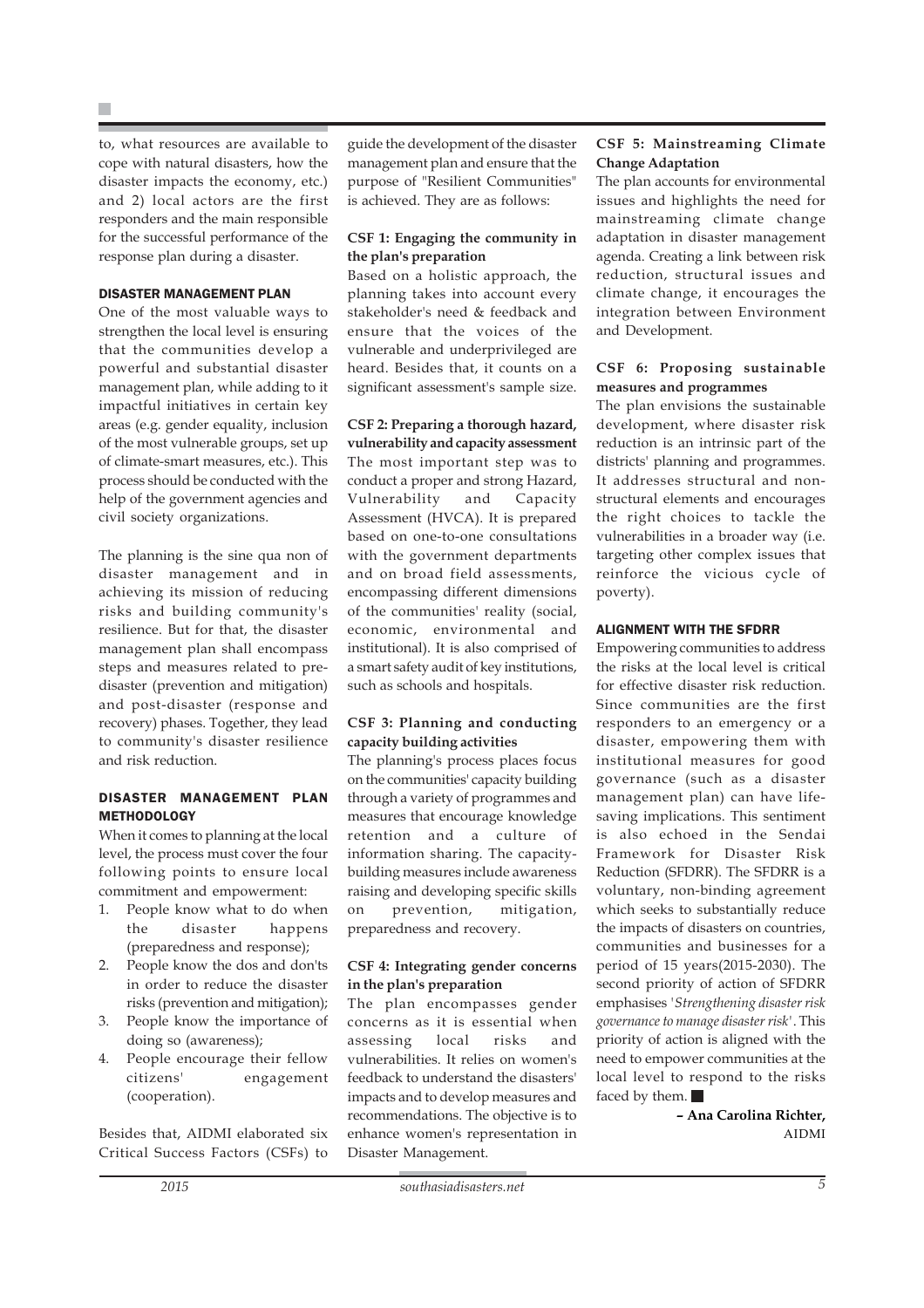#### NEW FRAMEWORK ON DRR

## Sendai Framework on Disaster Risk Reduction

With the new Sendai Framework on Disaster Risk Reduction being signed, the world is looking forward to a highly robust framework that focuses on increased accountability by emphasizing the strong operational linkages among climate change, disaster risk and health related shocks.

This new framework has a more people centric focus and speaks of greater inclusiveness in recognising the stronger role of communities, women, youth and children in the disaster risk reduction (DRR) process.

While we are looking at the renewed commitments on DRR, it will be good to look back and appraise the achievements of the Hyogo Framework for Action.

Disasters can result in massive loss of human life and property. They bring suffering to people and bear a heavy economic burden to national economies. However, they also bring resolve for action and improved preparedness for the future. The Hyogo Framework for Action (HFA) was developed in the aftermath of one of the most devastating disasters the world has suffered in decades the 2004 Indian Ocean Tsunami. The unprecedented devastation and loss of life brought on by this disaster was a wake-up call for governments globally and called for immediate action, resulting in the first ever globally agreed plan aiming to substantially reduce disaster losses by building the resilience of nations and communities.

Ten years after the signing of this important global agreement let's look at the remarkable achievements

of the HFA. Governments undertook robust action in developing relevant policy and legislation on Disaster Risk Management (DRM) by establishing an adequate DRM related administrative infrastructure. Robust action was seen in developing appropriate mechanisms for improved preparedness along with the development and strengthening of early warning systems. Increased regional collaboration and regional agreements have been developed in the most vulnerable regions of the globe, such as South and South-East Asia.

An estimated 95% of the countries have adopted a multi-hazard approach to disaster management with 56% of the countries recognising the socio-economic vulnerability of people contributing to greater exposure as well as the increasing contribution to vulnerability of existing and emerging environmental issues, climate change and growing global urbanization trends. More than 60% of the countries have invested in building capacities of stakeholders in DRM and an improved dialogue and multi– stakeholder engagement especially between government, civil society and non-governmental organizations was seen. Greater awareness and involvement of communities, women and children in disaster risk management at the community level has been observed as well.

However, certain challenges remain to be tackled. Often governments have limited themselves within the narrower approach of Disaster Management without taking sufficient action on risk reduction and prevention. Key impediments for

successful DRR strategies remained the limited awareness on the linkages of DRR with development and the limited efforts to mainstream DRR in development. Issues with successful translation of policy and legal frameworks into implementation were linked with the lack of dedicated budgetary allocation for DRR, with ambiguities related to roles and responsibilities and with a minimal investment in human and technical resource support.

Another major weakness observed was that DRR action was undertaken as a stand-alone activity within the national disaster management frameworks and little to no efforts were invested in mainstreaming DRR in the development process. The use of multi-hazard risk assessments to inform development processes was not noticeable and thus valuable risk information did not reach key decision makers in development. Further on, although strongly highlighted in high level global research, the obvious link between the impact of climate change on the intensity and frequency of disasters was not seen and linkages to climate change adaptation were minimal in DRR policies. Countries had little success in incorporating DRR into overall environmental issues as well.

Despite these shortfalls, the HFA has laid a solid foundation for a global, committed, organized and practical action in DRR. It is encouraging to see that the new Sendai Framework on DRR has built up on the successes of HFA and is taking strong and accountable action on DRR which can make a perceptible difference in peoples' lives and improve resilience. **– Mihir R. Bhatt**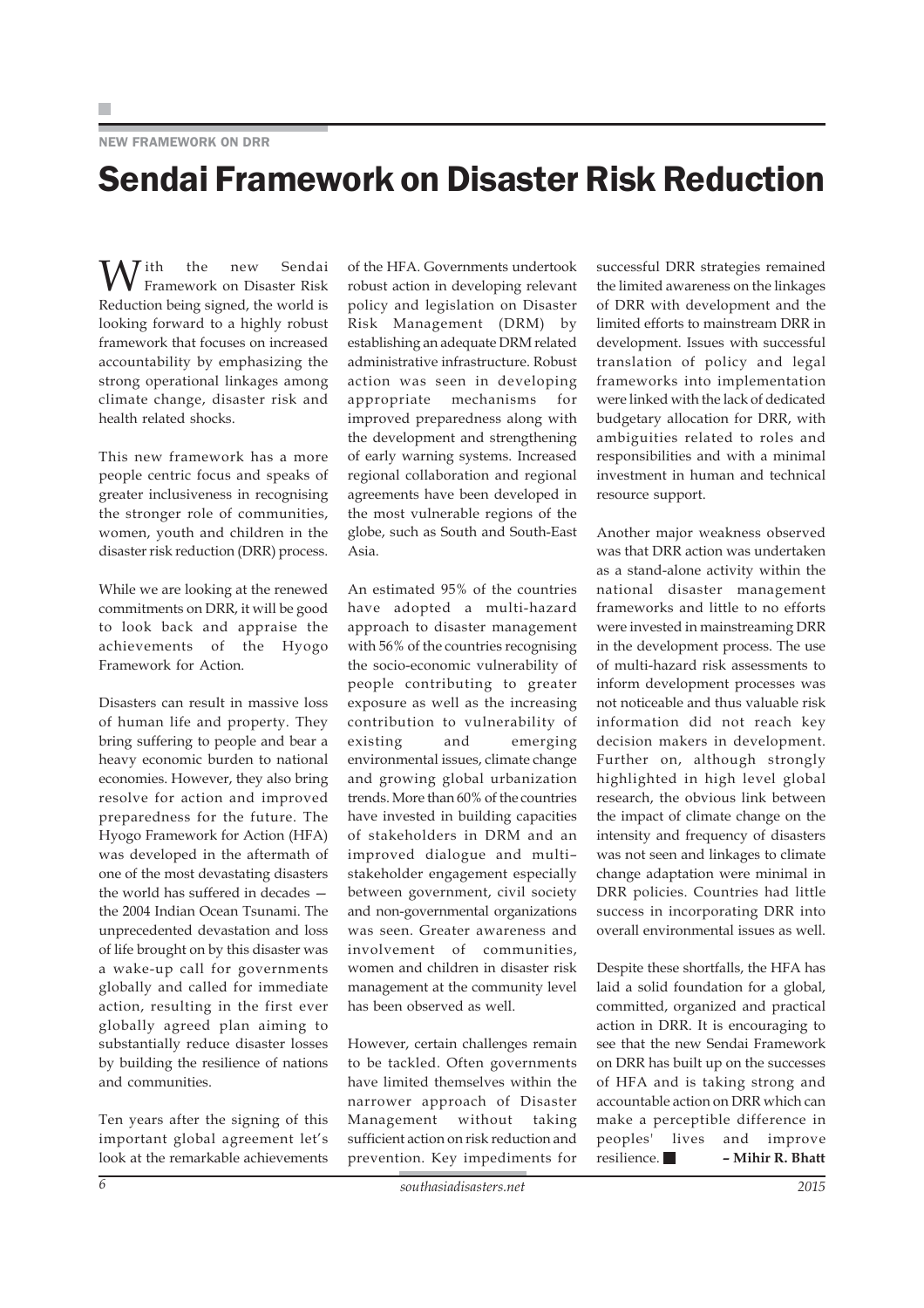#### YOUTH AND DRR

# Views of Ahmedabad Youth on Disaster Risk Reduction

In the recent times alone, there has<br>been a great loss of life as well as been a great loss of life as well as assets of nations due to different disasters such as earthquakes, tsunamis, along with violent weather related catastrophes such as floods, droughts, etc. which have become more frequent than ever.

As per UNISDR, there is no such thing as a 'natural' disaster, only natural hazards. However disasters often follow natural hazards and their severity depends on how much impact the hazard has on the society and the environment based on its vulnerability. And the scale of this impact in turn depends on the choices we make for our lives and for our environment. Each decision and action can make us either more vulnerable or more resilient to disastors

With the kind of setback a disaster has on economic and social development of any nation, disaster

risk reduction (DRR) should be one of the highest priorities of any nation. As mentioned above, DRR is also about choices. Therefore, DRR should be everyone's business and everyone has an equal role to play in reducing exposure to hazards, reducing vulnerability, wise management of land and environment, and improving preparedness. Moreover, I firmly believe that we as the youth of this world have a great role to play in making the world a better place to live in through youth leadership in DRR.

The risks of disasters can be reduced through systematic efforts to analyze and manage the causes of disasters. The following is an account from my colleague, who had experienced the wrath of the 2001 Bhuj Earthquake.

"I am Vivek Soni, Vice President Marketing of AIESEC in Ahmedabad. My hometown is Bhuj and thus I am among those unfortunate people who witnessed the core of disaster during January, 2001 earthquake in one of the closest cities to the epicenter of that earthquake. Thankfully my family and I survived but what I have learnt since then and what I believe is that disasters have been visiting every part of the globe at one time or the other. The world is becoming increasingly vulnerable to natural disasters. From earthquakes to floods and famines, mankind is even more threatened by the forces of nature. Disasters can strike at any time, at any place. Several thousands of people worldwide may have been

killed in past few years due to natural disasters such as landslides. earthquakes, floods, snow avalanches, cyclones, etc. In India, the geo-physical conditions and a large population make this developing nation highly vulnerable towards such calamities. I believe it is the need of the hour to focus on disaster management planning for prevention, reduction, mitigation, preparedness and response to reduce the loss of life and property due to disasters should be a main objective."

Ordinary humans often have no control over the scale or scope of disasters – be they manmade or natural. But nowadays, thanks to the progress made in the field of DRR, it is possible to limit the damage caused by disasters. Proper education and training of the general populace would play an important role in ensuring that swift action can be taken at times of crises and preventive measures can be implemented

promptly and successfully.

Disaster risk education should not only remain as classroom study but also lessons turned into practice in the field. If the youth become aware of their responsibilities and realize the potential that they have to resolve serious problems faced by humanity, communities all over the world can be much more safer and resilient to disasters and their consequences.

> **– Nikita Koka,** President, AIESEC in Ahmedabad



*November 2015 southasiadisasters.net 7*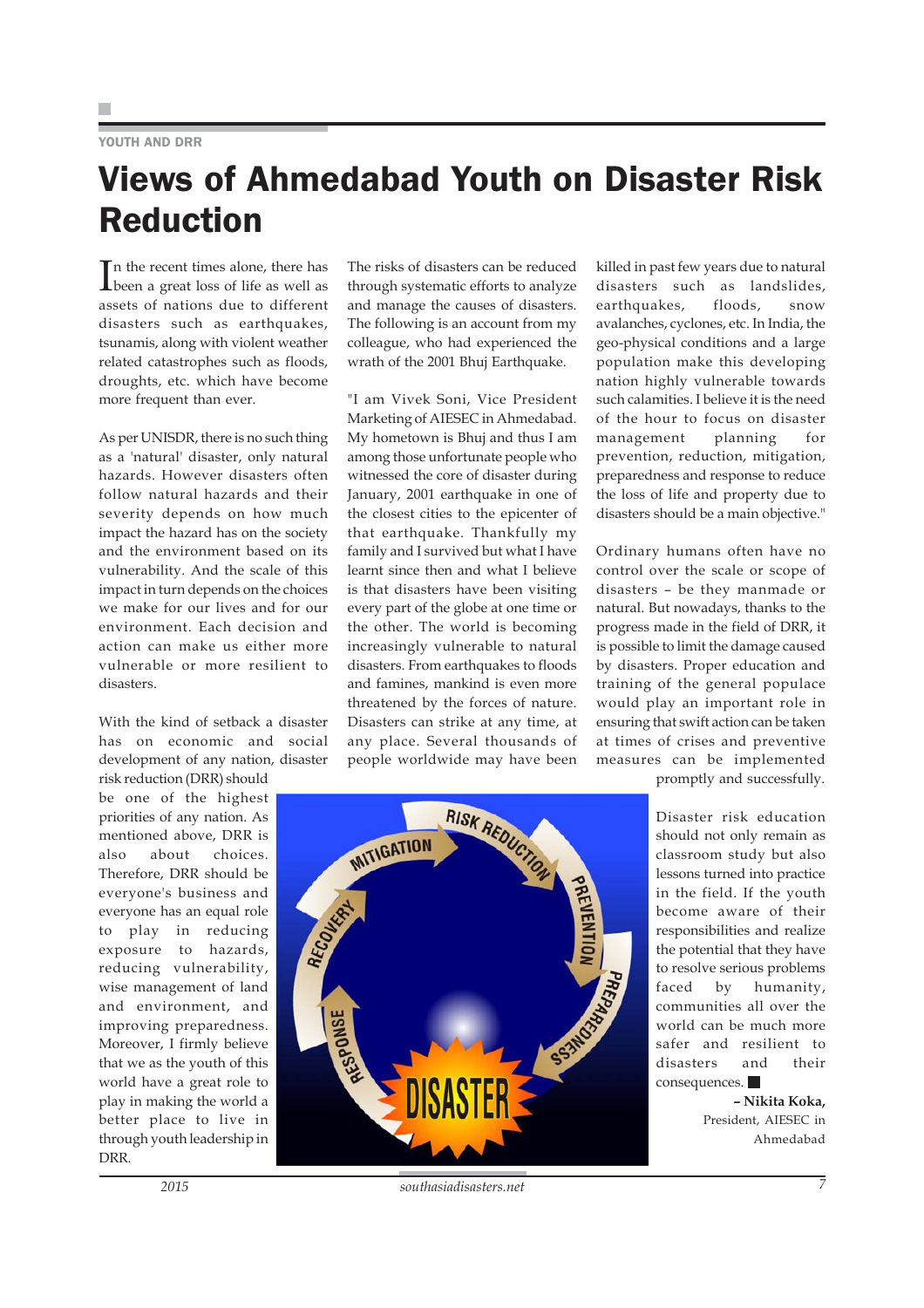#### **CRITIOUE**

# Sendai Disaster Risk Reduction Framework Fails Millions at Risk of Disasters

The <sup>3rd</sup> UN World Conference on<br>Disaster Risk Reduction  $\blacksquare$  Disaster (WCDRR) held in Sendai, Japan during 14–18 March 2015 narrowly escaped the biggest disaster in terms of a 'no deal'. Thanks to Japan, the global leaders adopted the Sendai DRR Framework for the next 15 years (2015–30) replacing the Hyogo Framework of Action (2005–15) but with 'no tangible and measurable' actions. The language of the framework is pretty generalized and hence lacks any accountability on reducing disasters mortality and losses to infrastructure and the assets. Instead of using categorical numerical targets (such as 30%–40% or any other number, so to speak), they used the word 'substantial' reduction in global disaster mortality, number of affected people and economic losses. The word 'substantial' gives no idea to how much they intend to reduce rather it leaves every one to one's guess.

Oxfam believes that the world's poorest people, who are most vulnerable to natural disasters, have again been let down by the governments represented at the Sendai conference. "Negotiators in Sendai were supposed to agree on a much needed bold new plan to build country's resilience to events such as the latest in the series Cyclone *Pam* that has just devastated Vanuatu, one of our least developed nations. Instead, what was adopted is a set of half–measures that will not keep pace with rapidly rising disaster risk around the world," Oxfam's official reaction said.

Oxfam welcomed the agreement's emphasis on women, children, the elderly and people with disabilities who are particularly vulnerable to disasters, but warned that the

"international community's inability to make concrete commitments to finance disaster risk reduction threatens to undercut its ambitious anti–poverty agenda–and puts added pressure on governments to take bold action at more high–profile international conferences on the Sustainable Development Goals and an ambitious new global climate change agreement later this year".

Sendai DRR framework itself did not set numerical targets, which prompted DRR campaigners to continue with their fight for strong and accountable action to reduce disaster risk and ultimate pressure and responsibility will be on the national governments, as they have to save their people from impacts of disasters. Vulnerability and exposure to hazards is rising around the globe. Exacerbated by climate change, disasters are increasingly pushing people into deeper poverty and compromising their safety, one of Oxfam's blogs says.

Oxfam is of the opinion that rich countries have failed to make



available additional financial and technical support to developing countries, which have less capacity to absorb and recover from disaster losses. This is a fact that developing countries are more vulnerable to disasters of various kinds and they do not have enough resources to fund the DRR activities on their own. We believe that both increased aid from rich countries and increased financial contributions from disaster-prone developing countries themselves are critical to ensuring comprehensive implementation of DRR measures in the vulnerable countries.

Oxfam is dismayed, but not discouraged. More than ever before, we need to increase pressure on governments and others to seriously invest in protecting lives, livelihoods, environments and economies from hazards. Although they're modest, there are some positive elements in this framework, and we need to hold governments to account for these commitments.

**– Shafqat Munir,**

Regional Rights in Crisis Coordinator Asia, Oxfam Pakistan

#### PUBLICATION

This issue of Southasiadisasters.net highlights the country statements issued by the dispensations of various South Asian nations at the 3rd WCDRR. A compendium of these statements helps in understanding the South Asian perspective on DRR.

*For download issue:* http:// aidmi.org/publications.aspx

**8 b** *southasiadisasters.net notation notation* **<b>***2015*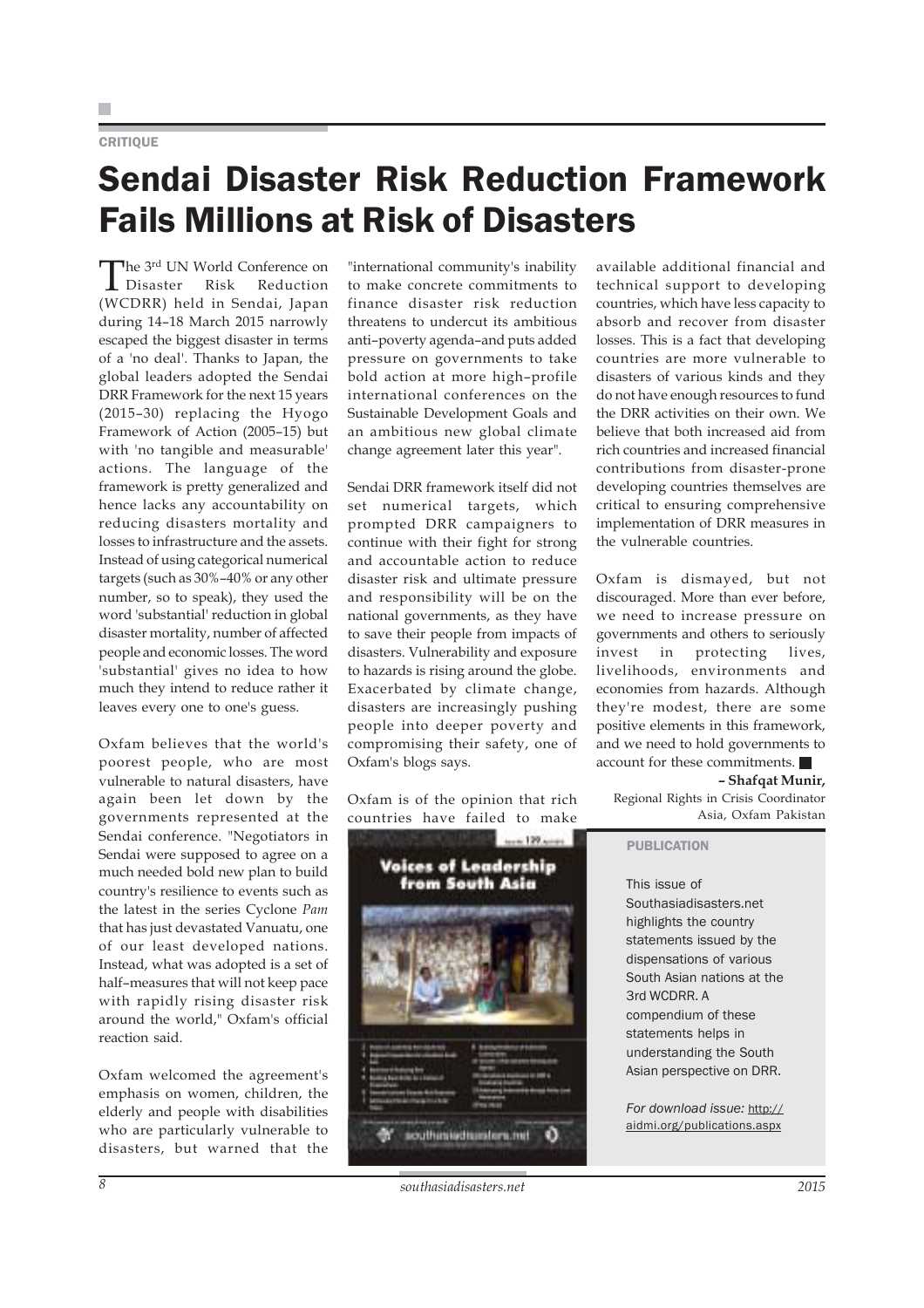#### CHALLENGES IN DRR

### Key Challenges in Vulnerability Assessment: A Personal Anecdote from the Field

Being very passionate about disaster management and vulnerability assessment, I have started working as a vulnerability and capacity assessment facilitator since 2011 even though I studied business management. I was able to work in some of most vulnerable places in Bangladesh such as Hatiya, Nijhum Dwip, Manikgonj, Bogra, Bhola and other costal and flood affected areas.

Based on my three years of experience, I can claim that vulnerability analysis is not only a tool for assessment but also a tool for change. I've worked mostly using the 'Vulnerability and Capacity Assessment' (VCA), a methodology to address vulnerability and capacity developed by the International Federation of Red Cross and Red Crescent Societies (IFRC) and 15 other humanitarian organizations. The VCA is a method of investigation in to the risks that people face in their locality, their vulnerability to the risk and their capacity to cope with and recover from disasters (IFRC, 2007). Since the people of a particular community have a better idea of what their problem/vulnerability is, how to reduce it and what kind of support they need, this tool fulfills its purpose. Additionally, this tool addresses the vulnerability of a community by focusing on its capacity (ex: geographical, behavioral and indigenous practice/knowledge, etc).

Though this tool is very important for the development and betterment of lives at the grass root level, it also has certain limitations. According to my experience, some of the key challenges to conduct this assessment



are a lack of secondary data, access to resources, communication, community involvement and time span. These challenges are often inter–linked and can adversely affect the outcome of the assessment.

While it is very important to attain a preliminary understanding about a community before conducting an assessment, the lack of secondary data has been an issue for me whenever I have conducted any assessment. In a vulnerability assessment, most of the data is provided by the people of the community from their real life experiences but it is important to cross check the data with any secondary source data. However, it is very unfortunate to mention that we did not get enough specific secondary data from community. The data me and my team could manage was mostly Upazila level data. It was tough to find out specific data when we talk about a community that may be a village, part of village, group of people categorised by age, occupation, demand, etc.

In addition to secondary data on a community, we also need to use supplementary elements to understand the community where we conduct our assessment. A Risk and Hazard Map is one of the most popular tools through which anybody can understand a community's vulnerabilities and capacities on a map. In addition to Risk and Hazard Maps, we also have Key Informant Interviews (KIIs), Focus Group Discussions (FGDs) and the baseline survey. These tools of assessment are supposed to be self explanatory and easy to access to make an easy and more informative analysis. However, due to lack of access to information we could not use the available resources from other organizations. The government should make a knowledge hub where all organizations should keep records of the outcome of any assessment.

During my involvement in some assessments, accessing the data was not the only problem that we faced, accessing the community was also an issue to considered. Most vulnerable communities that I worked with are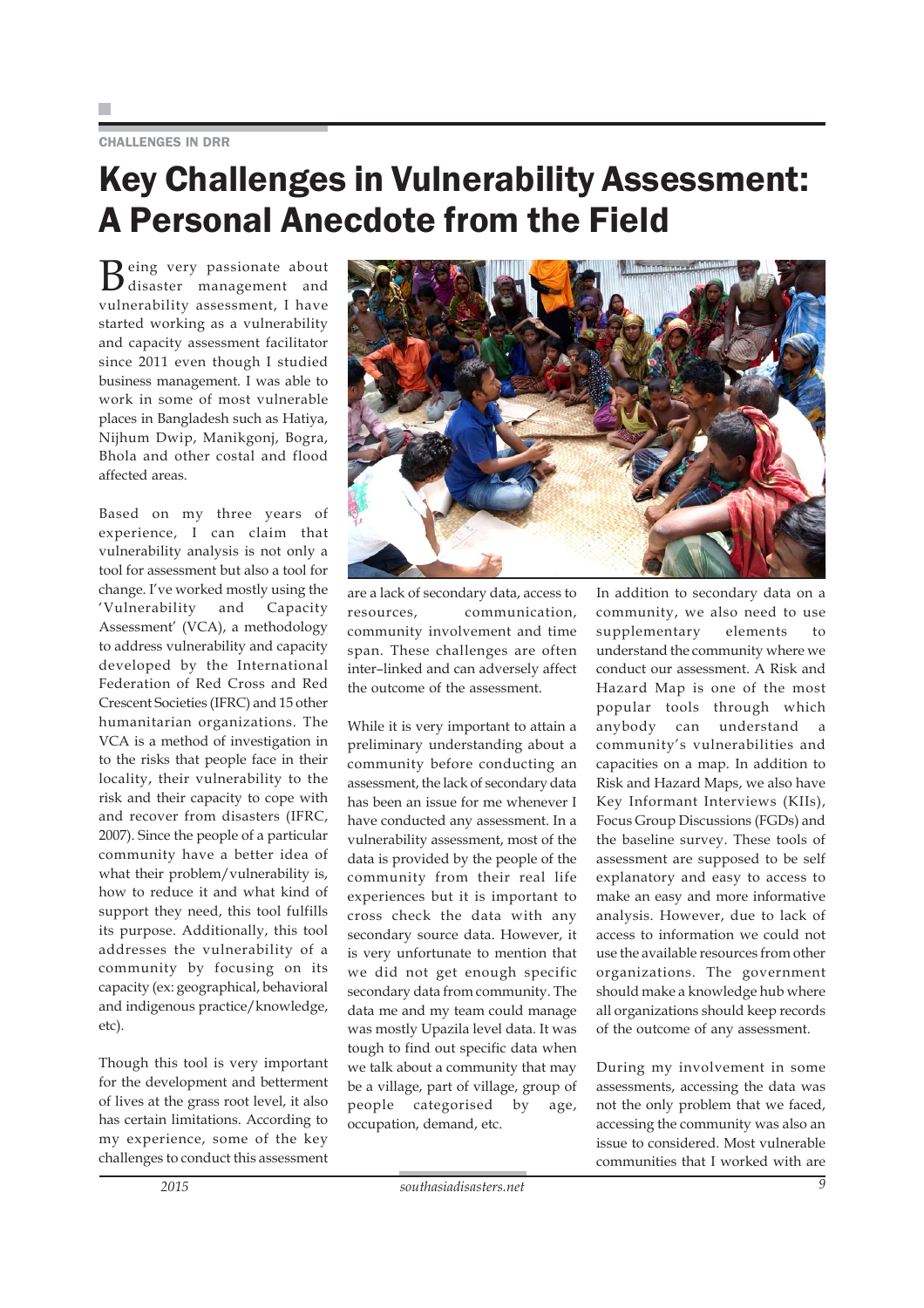

in the rural part of the country. During assessment most of the times, we had to stay outside of community and communication became a main challenge. Coming back to the community to collect the data used to consume the largest part of working time as well as minimized the efficiency of the operations.

The success of a vulnerability assessment is predicated on an active participation from the community. In contrast, inadequate participation can hamper an assessment and make it difficult and cumbersome. For an effective Vulnerability Assessment, sometimes we need older people for historical calendar; and at other times we need women and children. Throughout my experience, it has been a very common problem that either we would not have enough number of participants or we would not have the right kind of participants needed to conduct an assessment.

Analysis duration is another challenge for assessment. How many days we spend with community and how many times a day? Reality says its 4/5/7 days and 5/6 hour in a day. It is true that the longer the analysis lasts, the greater the final cost. However, if it is about an effective analysis then I have to say, if we devote much time with community

analysis, the outcome will be better. When we spend more time with the community, we tend to get familiar with the climate, people, behavior, practice, coping strategy and so on. This understanding is vital to analysing data and cross checking information.

My motive is not to discourage anyone from conducting an assessment, instead I believe that having ideas about these limitations would help people to plan and execute their assessments better. Whenever anyone is going to conduct a Vulnerability assessment, understanding the community becomes very important. Respecting their beliefs, practices and culture is essential. The VCA is not only a project activity, it is a strong tool to reduce vulnerability and increase capacity. We need an alliance with governments, NGOs, INGOs and humanitarian organizations for better implementation, conduction and follow-up of vulnerability assessments.

**– Mohammad Shazed,** Vulnerability and Capacity Assessment Facilitator, Bangladesh Red Crescent Society

*Source: http://www.ifrc.org/Global/Publications/ disasters/vca/how-to-do-vca-en.pdf*

ABOUT THE BOOK

### **RECOVERY FROM DISASTER**

KOUTITOOT STUDITS IN HAZAKOS, DISASTER KISK AND CLIMATE CHANGE



IAN DAVIS AND DAVID ALEXANDER

*Series: Routledge Studies in Hazards, Disaster Risk and Climate Change*

By **Ian Davis** *and* **David Alexander**

Disasters can dominate newspaper headlines and fill our TV screens with relief appeals, but the complex long-term challenge of recovery—providing shelter, rebuilding safe dwellings, restoring livelihoods and shattered lives—generally fails to attract the attention of the public and most agencies. On average 650 disasters occur each year. They affect more than 200 million people and cause \$166 trillion of damage. Climate change, population growth and urbanisation are likely to

intensify further the impact of natural disasters and add to reconstruction needs. Recovery from Disaster explores the field and provides a concise, comprehensive source of knowledge for academics, planners, architects, engineers, construction managers, relief and development officials and reconstruction planners involved with all sectors of recovery, including shelter and rebuilding.

*For more information visit:* https://www.routledge.com/products/9780415611770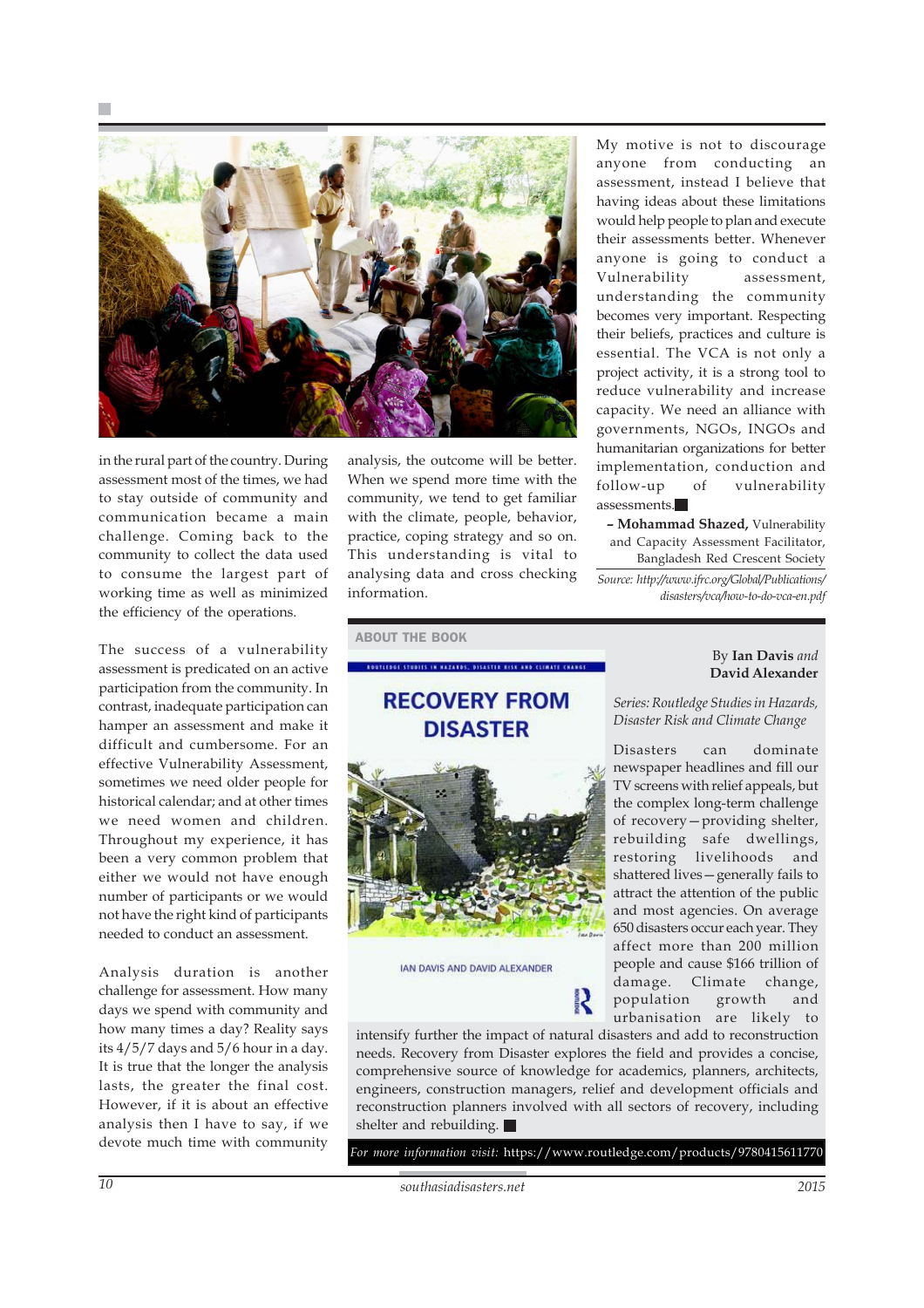#### RESEARCH IN DRR

### Drought in Bangladesh: Recent Work and Plans of IUBAT

 $\sum$  roughts in Bangladesh are a<br>recurrent phenomena causing serious damage to crops, animals and livelihoods every year. Being a lower riparian country, Bangladesh is affected by all the three types of droughts: meteorological, agricultural and hydrological. The impact of droughts is accentuated by increasing climate change effects like erratic rainfall, delayed monsoon, longer dry period as well as human– induced activities.

Droughts in Bangladesh are hampering year–round production of crops like rice, jute, vegetables, tea, rubber and fruit trees, more particularly in the north and northwestern high–flat lands and in the northeast and southeast hilly areas. In the southeast and northeast regions, prolonged droughts in the dry monsoon cause hundreds of localized wildfires resulting in serious damages to tea, rubber and lemon plantations, along with forests and wildlife every year.

Due to the drying up of surface water bodies, the dependency on groundwater has been increasing. However, withdrawal of groundwater diffuses understanding about the severity of drought. Fish farming and aquaculture, and water transportation systems have been impacted badly due to the drying up of perennial water sources. Extreme water–stress has an adverse affect on both the ecology and the agricultural production which in turn threaten food security and livelihoods, causing famine (locally called 'Monga'). Thus, a large number of people suffer from malnutrition and epidemics which forces many to migrate to the cities, every year.



*Poor monsoon rain has made the government think of a drought–tolerant rice seed, Nerica for food–insecure Bangladesh in 2009. (The Bangladesh Today, 25 August 2009).*

More than five million people of the Barind Tract are under a great threat due to severe impact of drought forcing use of arsenic contaminated ground water. Throughout Bangladesh, about two million small farmers and 2.4 million rural wage laborers are vulnerable to severe droughts. In the hills, more than 90% perennial streams have lost their flows in the dry monsoon resulting in serious water crisis for the hill– people, resulting in the outbreak of diarrhea, dysentery and cholera, etc. During the last 50 years, Bangladesh suffered from 20 extreme drought conditions. Despite the recurrent and devastating nature of droughts in Bangladesh, it has attracted far less scientific attention than floods or cyclones. However, losses from droughts should be seen as more severe than from floods in Bangladesh. The impact of droughts is of the same magnitude or even higher as compared to the impact of floods.

Drought assessment and alleviation is far more difficult than any other disaster; procedures set in place for flood management cannot be

transferred directly to drought management. The Government of Bangladesh has taken initiatives to cope with the effects of drought with its Disaster Management and Climate Change Adaptation programs. Food and Agriculture Organization (FAO) and Asian Disaster Preparedness Center (ADPC) have developed a project on "Livelihood adaptation to climate variability and change in the drought–prone areas of Northwest Bangladesh". A resource book, "Climate variability and change: adaptation to drought in Bangladesh" has been tested and prepared for capacity building. More research is in progress to develop drought resistant crops.

IUBAT SADMC has started research on drought for mitigating and adaptation and building awareness since 1991. It contributed in many national and regional disaster management activities and acknowledged by international organizations as a pioneer organization in the field of disaster management and awareness breakthrough in the country. Now,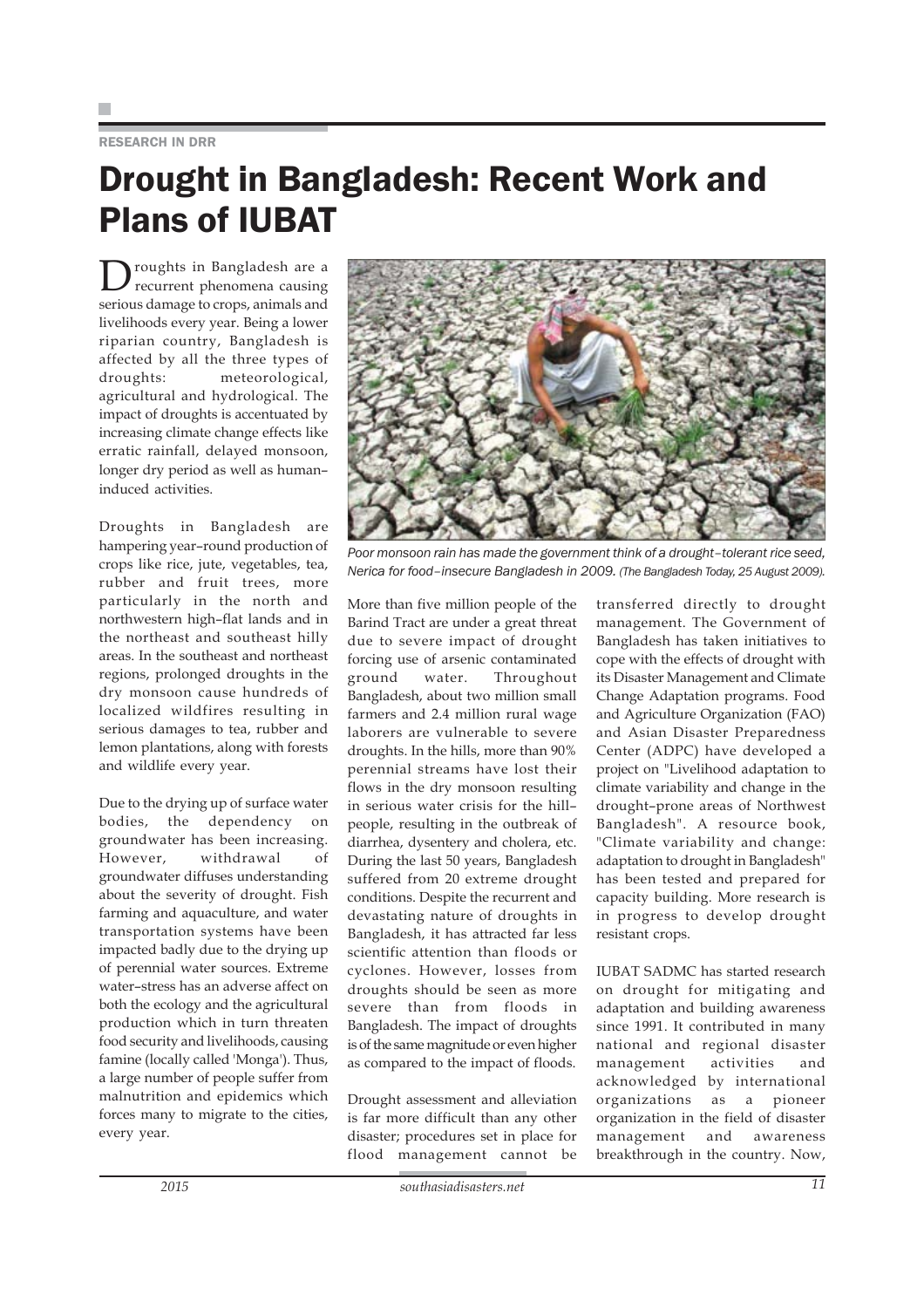SADMC is working as the Secretariat of the Association of Disaster Management Institutions in South Asia (ADMISA).

The International University of Business Agriculture and Technology (IUBAT) Centre for Global Environmental Culture (CGEC) initiated work with wider environment and sustainability issue–based researches since 1999. The CGEC is now acknowledged by the United Nations University (UNU), Japan as the host organization of Regional Centre of Expertise (RCE) on Education for Sustainable Development Greater Dhaka.

IUBAT researchers have contributed as lead and contributing authors in the Intergovernmental Panel on Climate Change (IPCC) Special Report on Managing the Risks of Extreme Events and Disasters to Advance Climate Change Adaptation, 2012. A collaborative synthesis research work on the theme

of Global Environment Change and Sustainable Development: the Needs for the Least Developed Countries (LDCs) is being carried out with support from International Geosphere–Biosphere Program (IGBP) and Global Change Research Program of the Asia–Pacific Network (APN) since 2011. Drought in Asian LDCs is one of the focus areas for synthesis and the following papers are being published in a special issue of the Elsevier's Weather and Climate Extremes Journal:

- 1. Drought in Least Developed Asian countries: Vulnerability and Sustainability.
- 2. Natural and Traditional Defense Mechanisms to Reduce Climate Risks in Coastal Zones of Bangladesh.
- 3. Drought Risk Management for increased cereal production in Asian least Developed Countries.
- 4. Weather and Climate Extremes. Modeling recent climate change induced extreme events in Bangladesh: A review.

Besides, four related papers have been contributed in national and international conferences.

IUBAT and its research centers have been actively engaged in multidisciplinary programs involving traditional, conventional and spatial and GIS–based modeling for a national and regional sustainable drought impact mitigation policy. Under this theme, a project on Capacity Building for Sustainable Landscape Management of Bangladesh is under consideration by the APN. Another study on micronutrient to protect the crops from drought using the severity index is under progress. IUBAT is hosting an international conference in March 2015 on "Global Environment Change and Sustainable Development" involving droughts in Asian LDCs as a major section.

**– Professor M Alimullah Miyan,** Chairperson, South Asian Disaster Management Centre, IUBAT, Dhaka, Bangladesh

CAPACITY BUILDING

### Skills for Safety: Possible Areas for Disaster Risk Reduction in North East India

 $\mathbf{W}$ ith 2015 being the last year for<br>Framework for Action, the  $\boldsymbol{V}$  the term of the Hyogo Framework for Action, international community has more or less taken stock of the past decade and prepares for the next framework.

There has been a concerted effort across the world to create and ameliorate capabilities and establish institutions for pre and post disaster management. However, the future challenges are looking far greater given the increasing frequency and magnitude of natural disasters, which have been further exacerbated by the impact of climate change.

The Brobdingnagian proportion of havoc due to natural disasters is

evident in India; the cases in reference here are Uttarakhand, Odisha and Andhra Pradesh coast, Kashmir valley and Gujarat. While there have also been substantial activities in the realm of establishing disaster risk reduction and post–disaster risk management institutions, particularly following the National Disaster Management Act in 2005, creation of the National Institute of Disaster Management, the National Disaster Management Authority and similar structures are being created at the state level.

Though the immediate impact of natural disasters is quite egalitarian in nature, the enormity is devastating and perpetuating for (a) economically

marginalized segments, (b) remote and rural areas, (c) inaccessible regions – on account of infrastructure and natural barriers. The North East region of India is most certainly vulnerable since the situation corresponds with the above mentioned categorization.

Therefore, there is an instant need to enable the region to be equipped for the eventualities that may down upon it at any point in time.

The training and education of youth would be a fundamental requirement for reduction of disaster risk and capacity building for pre and post management of disaster in the region. Hands–on training is the call–of–the–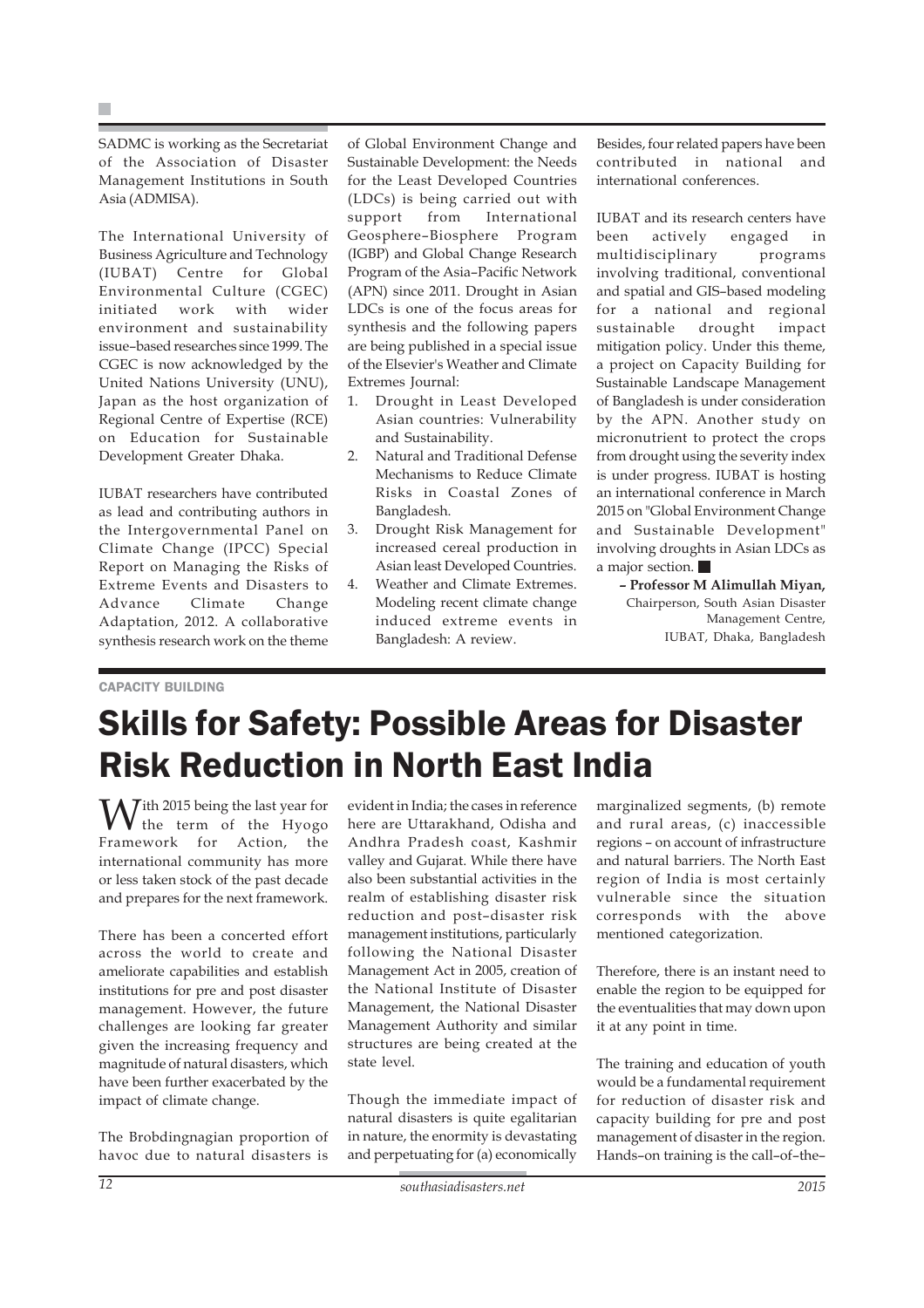hour to address the vulnerability challenge and be prepared to counter, cope and re–build on account of natural and man–made disasters.

The training would be designed, developed and delivered covering rescue operations, first–aid procedures, health and hygiene training, food distribution, pre– disaster awareness, community engagement and handling of machine, tools and equipment used during the disasters.

The purpose of the proposed training is to have a community that is enabled and possesses the required competency to navigate relief and rehabilitation in the aftermath in the most efficient and effective manner. Further, the training will play a crucial role during the pre–migration to secure camps and ensuring continuity in supply of food, water and medicine.

The training will also focus in dealing with people who require special care.

Centurion University – Gram Tarang's experience in operating in Eastern India – *where we are also one of the leading skill development providers, in addition to our financial inclusion arm*

–has a presence in over 9,000 villages in Eastern India. Our presence in the North East includes 7 training centers and 1,100 customer service points (CSPs) in rural areas. From our experience, we believe that the delivery of disaster risk reduction and management training to the youth could be imparted in the North East keeping in view the following points.

Firstly, the design of any training in the community will be required to be outcome–based with regular assessment and certification – the trainees would need to reskilled and upskilled.

Secondly, delivery of training to the individual level in the North East is always a challenge, particularly given the dearth of competent trainers and remoteness of the areas.

There is already a network of professional skill development companies in the region (albeit in major population centers), for example partners of the National Skill Development Corporation (NSDC) including Gram Tarang, who have the access and infrastructure to design, develop and deliver training to rural youth.

Thirdly, any training program will have to be largely activity–based rather than lectures/ handout/ manuals oriented. The training would be delivered bilingually and where required, be absolutely vernacularized.

CUTM–GTET has in-house competency to comply with any methodology in training delivery across the country.

We believe such training is not only essential in the North East but also in other existing and potentially vulnerable parts of the country. Building the competency and dexterity of youth to encounter natural disasters for relief and rehabilitation efforts while ensuring zero–fatality, would be the fundamental aim of the proposed training.

These trained youth will be able to able to provide support to their families and community while ensuring team effort and work–in– tandem culture during the relief and rehabilitation efforts.

#### **– Aditya Saikia,**

Director of Strategy & Growth, Gram Tarang Employability Training Services, Centurion University, Odisha

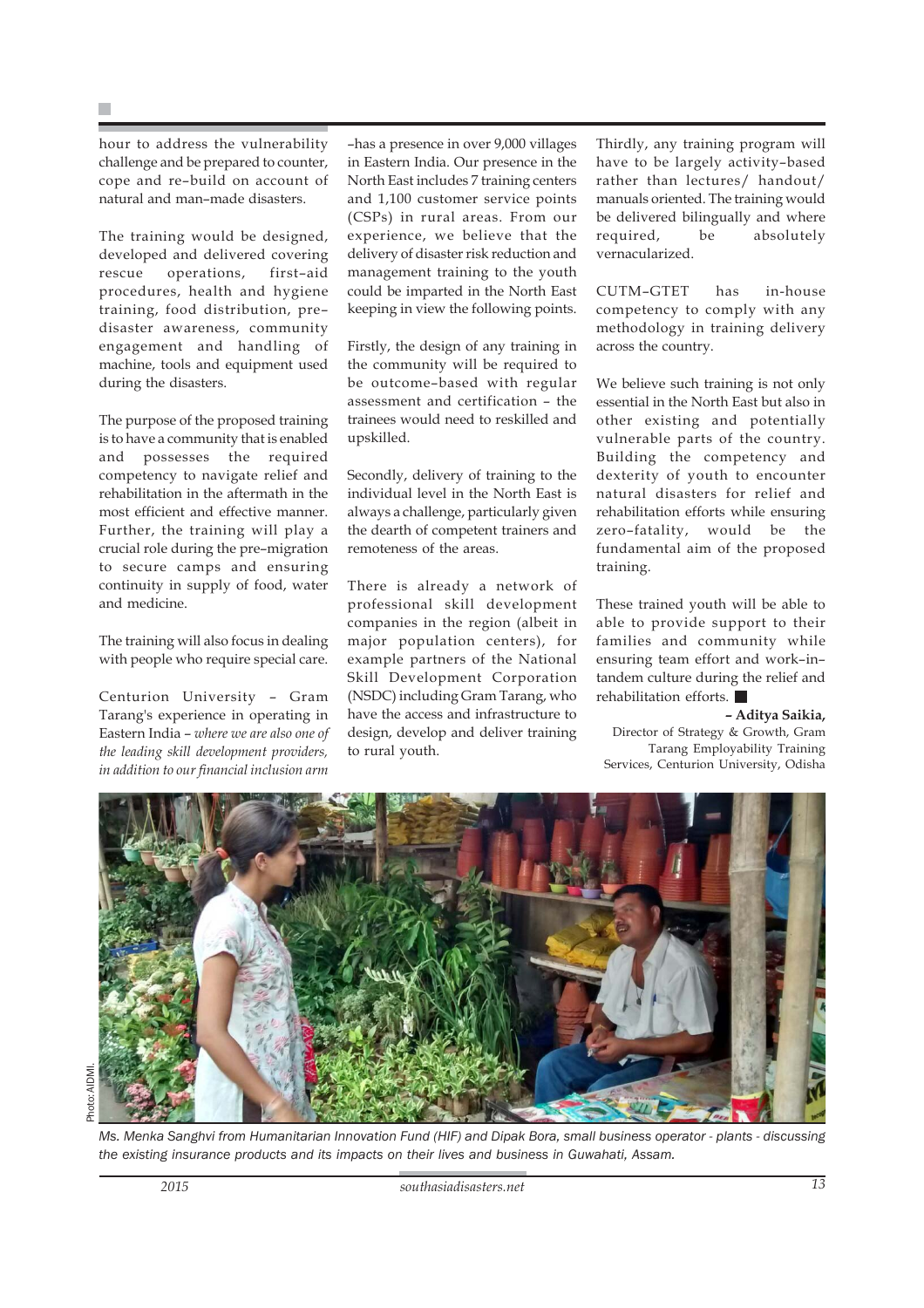### Leveraging Risk at Local Level: Support and Facilitation of Civil Society towards Formulation of DDMPs in India\*

I Management Authority (NDMA) welcome this National Disaster and Civil Society Organisations (CSOs) Dialogue. I am encouraged to say that this is the first dialogue, meaning that there will be a second, third, and more dialogues. Shri P.K. Mishra, Additional Principal Secretary of Prime Minister's Office, Government of India, rightly reminded us all today that reducing risk requires "all of society" efforts. Risks cannot be reduced by authorities or CSOs or both, but only by all of society. Such dialogues are the basis of any real implementation of the Sendai Framework for Disaster Risk Reduction (SFDRR). Let me draw from AIDMI's past five years' experience of making DDMPs and ask key questions for us to discuss today.

Let me start by asking an overwhelming question to you all that can **India be one of the first Asian countries to take SFDRR to the most appropriate level, the district, and do so by offering universal coverage?**

I am asking this question by drawing strength from the overwhelming commitment found in the speech of Shri Rajnath Singhjee in Sendai, Japan, where at The Third World Conference on Disaster Risk Reduction 2015 he said how India is trying its best to reduce the risk faced by its citizens, and share this Indian experience with the neighbours in Asia and friends in Africa to multiply risk reduction impact across the globe.

**Shri Rajnathjee** added, so clearly, that **India has pledged its full support to SFDRR** and will do so by what he called **"promoting cooperative federalism and devolving more**

**power and resources closer to the ground of action".**

Let me therefore ask if Cooperative Federalism is only cooperation among the member states of this grand federation called India? Or also cooperation among all its citizens and the social formations such as CSOs? Let me ask if the district is for all disasters ground of action? Can anything be more suitable to take India's pledge at Sendai ahead than forming a District Disaster Management Plan (DDMP) with support from CSOs?

What are the reasons why we want better and greater CSOs involvement closer to the ground of action? Because we want to know how much disasters cost us at district level? Where and for whom disaster risk is going to increase in each district? Are we making "real" progress on the ground? And what causes disaster risks to continue in communities? Shri Jain, Member Secretary, NDMA, has rightly invited us to ask such questions in his opening remarks.

#### Let me propose **four sets of questions for CSO involvement and support to DDMPs.**

a. First, can CSOs help assess DDMP costs and enhance benefits? Orissa State Disaster Management Authority (OSDMA) has taken up this exercise, for example, with SWAD, CYSD, CordAid, XIMB, other CSOs and UNDP before and after cyclone Phalin and has gone a step ahead to incorporate ecosystem costs as well as benefits. Though the work is not finished nor universal, it points

to DDMP links with the private sector, insurance, and investments. More attention on role of higher education in India in addressing these costs and benefits—society, economic, political, and technological—is a way forward.

- b. Second, can CSOs help **strengthen accountability of and around DDMP, upward and downward?** This is what the Bihar State Disaster Management Authority (BSDMA), for example, has so boldly taken up in all its districts by inviting a wide range of CSOs such as Sphere, PGVS, GEAG, CARITAS and others to make DDMPs with direct focus on the poor. The UN system has a lot to offer to such statewide coverage in terms of strategies and plans as well as methods and tools for strengthening accountability of DDMPs. We can also not forget the work initiated by Government of Jammu and Kashmir in preparing State Disaster Management Plan with Tata Institute Social Sciences in this regard.
- c. Third, can CSOs help in **reforming DDMA governance in terms of participation and outreach?** This is being worked on, for example, by Assam State Disaster Management Authority (ASDMA), by now over 3 years, in each district. Not only DDMPs are audited for content and process, but also by those who will implement it. Perhaps Manu Gupta will share with us in the next session how a wide range

\* Opening remarks, AIDMI at Agenda for NDMA – Civil Society Dialogue, NDMA, Delhi, June 29, 2015.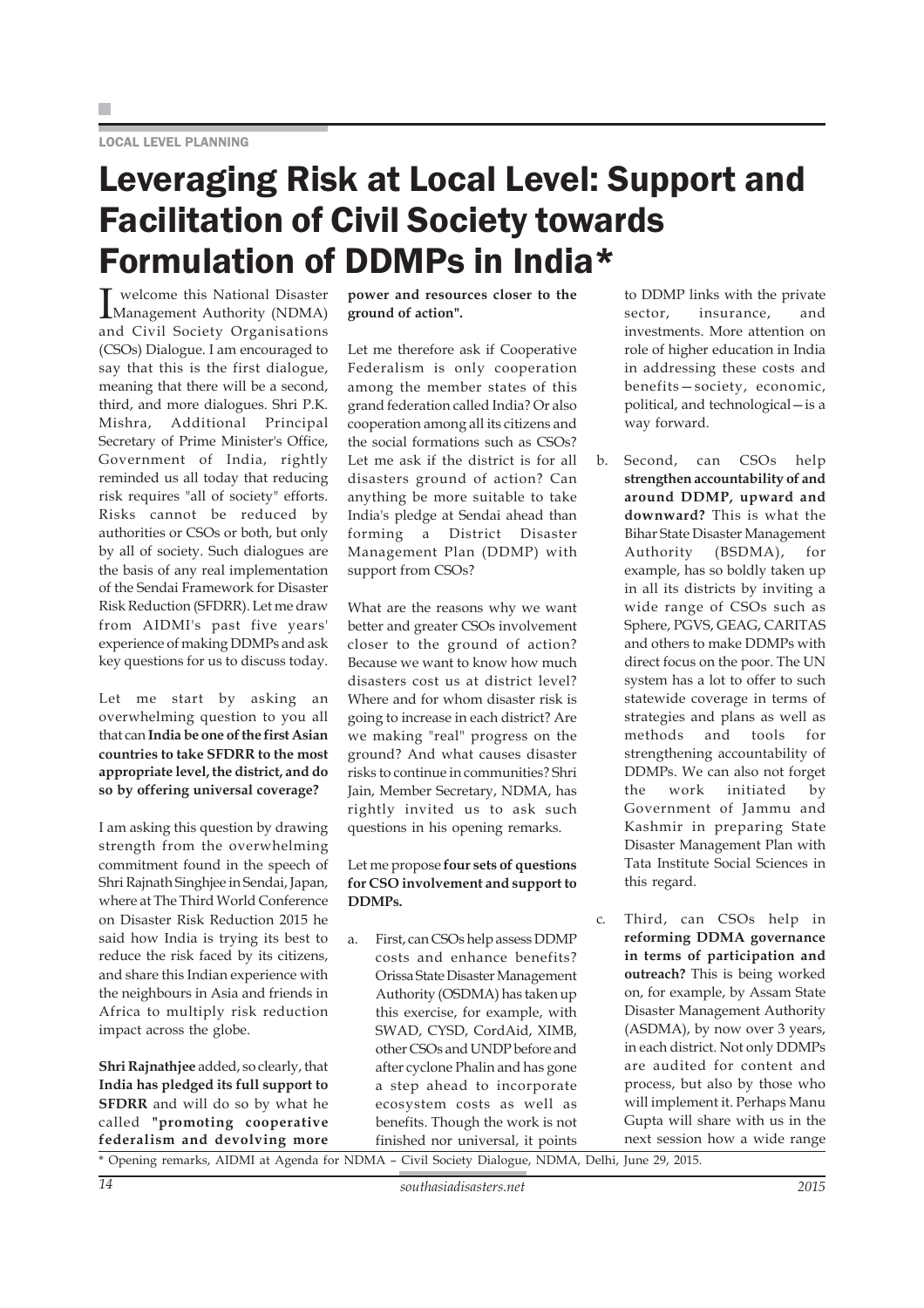of innovations are being done, both, by the authorities as well as CSOs at district level in India towards better governance of Disaster Risk Reduction. AIDMI is busy enlisting needs for such innovations in say for example enforcement of building byelaws or insurance coverage for small businesses. The experience shows that not only education and health, but also urban sector demand reforming governance of DDMPs in India. Smart Cities cannot have dumb DDMPs. The recent South Asia City Summit organized by Cities Network Campaign and supported by Climate and Development knowledge Network (CDKN) attracted active mayors from the region. The mayors and city officials demanded safer cities and climate compatible urban development. The Housing for All, Digital India, and Make in India are national initiatives again where far more can be done at local level through DDMPs.

d. Fourth, can **CSOs help line department's move from information to insights and knowledge use?** This for example, Gujarat State Disaster Management Authority (GSDMA) in Gujarat has tried to do with success with the help of leading CSOs such as Red Cross, Unnati, CEE, and TARU. Similarly work of climate change programme of Department of Science and Technology, Government of India with Swiss Development Cooperation shows what value CSOs can add to hazard, vulnerability, risk, and adaptation analysis for districts in Himalayas. What is striking in these efforts is the process as well as the product. Process is open and inclusive, but systematic. The product is specific and for use. Sarbjitjee added in the previous session how last mile connectivity is

integral to making DRR information used as well as why India cannot now afford to leave out this last mile gap any more. Scope for developing risk metrics as well as industry and business continuity standards is more inherent in such knowledge based DDMPs.

Let me conclude by asking can there be a piecemeal or phased approach of DDMP preparation or updating? This approach has been taken earlier but cannot be taken any more. There are several reasons for this. The most compelling reason is that the State is obliged to protect all citizens, simultaneously and equally. The State cannot select to protect citizen in some districts more and first over citizens in other districts.

What we now seek in the implementation of SFDRR in India, is full coverage of all the districts by District Disaster Management Plans that are both too sketchy and cut and paste nor too elaborate and costly. **Universal coverage of all the districts with DDMPs is needed and possible.**

In the end **CSO involvement must make both, good financial sense as well as a good democratic sense if universal coverage is aimed at within a time bound programme.** Unless we have a baseline of DDMPs we cannot measure the real progress. In other words, CSO involvement must reduce costs of loss and damage, private and public, as well as individual and institutional, as well as add value to the democratic processes, institution, and ideas at the local level. AIDMI is finishing its short review of District Disaster Management Planning at Local Level in India and finds that the process and activities, both, offer wide scope for being cost effective as well as citizen sensitive. India cannot grow at 6% GDP (and more) and leave this new hard earned prosperity exposed to disaster shocks. **CSOs of India can help make this prosperity sustainable, safe and bottom up.**

Thank you all so much in joining me to think ahead how implementation of SFDRR at national level where the local actors, the citizens, are in the centre. **– Mihir R. Bhatt**

LAUNCH OF GLOBAL ASSESSMENT REPORT ON DRR



*"Make risk integral to development decisions" agreed Mr. Mihir R. Bhatt of India, Muhammad Tahir of Bangladesh, and Amzad Bhatti of Pakistan at the launch of Global Assessment Report on Disaster Risk Reduction 2015 in Colombo hosted by Duryog Nivaran, United Nations Development Programme, and Government of Sri Lanka, September 2, 2015.*